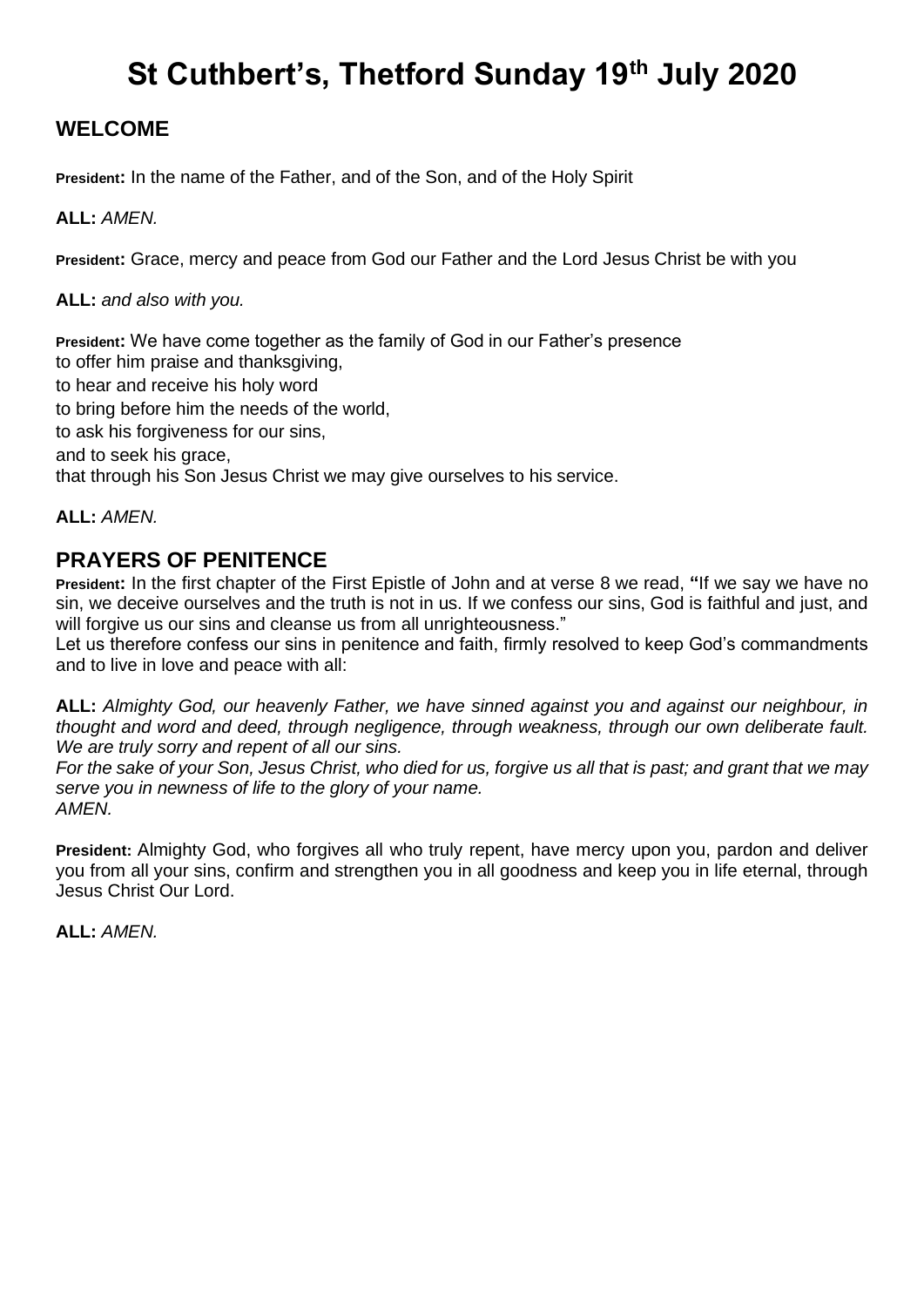# **GLORIA IN EXCELSIS**

**President:** Let everything be said and done in the name of the Lord Jesus,

**ALL:** *giving thanks to God through Jesus Christ.*

**President:** Sing psalms, hymns and sacred songs:

**ALL:** *let us sing to God with thankful hearts.*

**President:** Open our lips, Lord:

**ALL:** *and we shall praise your name.*

**President:** Now let us say together the words of the Gloria,

**ALL:** *Glory to God in the highest, and peace to his people on earth. Lord God, heavenly King, almighty God and Father, we worship you, we give you thanks, we praise you for your glory. Lord Jesus Christ, only Son of the Father, Lord God, Lamb of God, you take away the sin of the world: have mercy on us; you are seated at the right hand of the Father: receive our prayer. For you alone are the Holy One, you alone are the Lord, you alone are the Most High, Jesus Christ, with the Holy Spirit, in the glory of God the Father. Amen.*

#### **THE COLLECT The President introduces a period of silent prayer. The Collect for the day is said.**

**President:** Merciful God, you have prepared for those who love you such good things as pass our understanding: pour into our hearts such love toward you, that we, loving you in all things and above all things, may obtain your promises, which exceed all that we can desire; through Jesus Christ your Son our Lord, who is a live and reigns with you, in the unity of the Holy Spirit, one God, now and forever:

**ALL:** *AMEN.*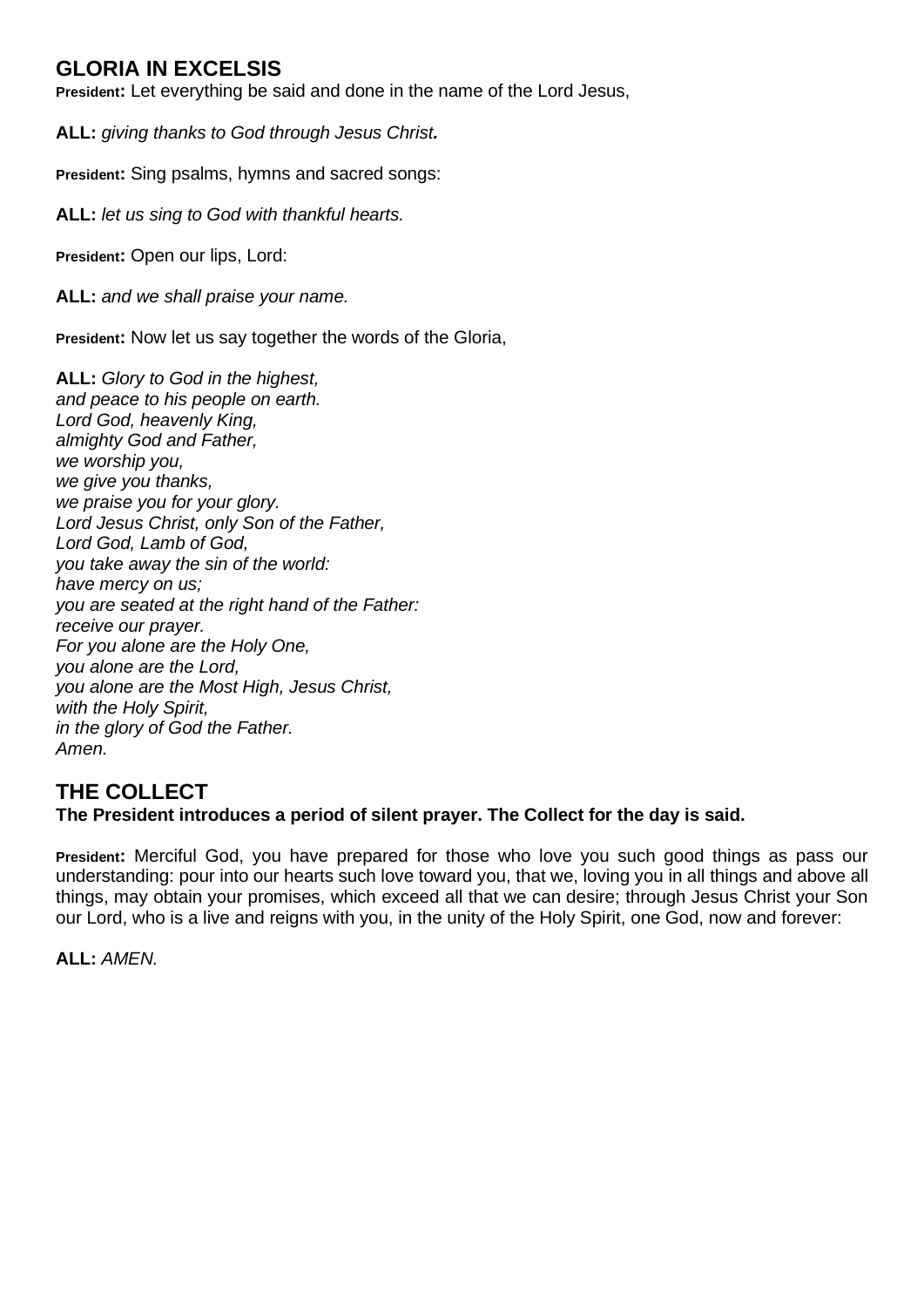## **READING**

**President:** Our First reading today comes from the Book of Psalms, Psalm 145 vv 8-15.

*8. The Lord is gracious and compassionate, slow to anger and rich in love.* 

*9. The Lord is good to all; he has compassion on all he has made.* 

*10. All your works praise you, Lord; your faithful people extol you.* 

*11. They tell of the glory of your kingdom and speak of your might,* 

*12. so that all people may know of your mighty acts and the glorious splendour of your kingdom.* 

*13. Your kingdom is an everlasting kingdom, and your dominion endures through all generations. The Lord is trustworthy in all he promises and faithful in all he does.* 

*14. The Lord upholds all who fall and lifts up all who are bowed down.* 

*15. The eyes of all look to you, and you give them their food at the proper time.* 

**Reader:** This is the word of the Lord.

**ALL:** *Thanks be to God.*

**President:** Hear the Gospel of our Lord Jesus Christ according to Mark Chapter 3 vv1-6

**ALL:** *Glory to you, O Lord.*

*1. Another time Jesus went into the synagogue, and a man with a shrivelled hand was there.* 

*2. Some of them were looking for a reason to accuse Jesus, so they watched him closely to see if he would heal him on the Sabbath.* 

*3. Jesus said to the man with the shrivelled hand, "Stand up in front of everyone."* 

*4. Then Jesus asked them, "Which is lawful on the Sabbath: to do good or to do evil, to save life or to kill?" But they remained silent.*

*5. He looked around at them in anger and, deeply distressed at their stubborn hearts, said to the man, "Stretch out your hand." He stretched it out, and his hand was completely restored.* 

*6. Then the Pharisees went out and began to plot with the Herodians how they might kill Jesus.* 

**President:** This is the Gospel of our Lord.

**ALL:** *Praise to you, O Christ.*

### **SERMON**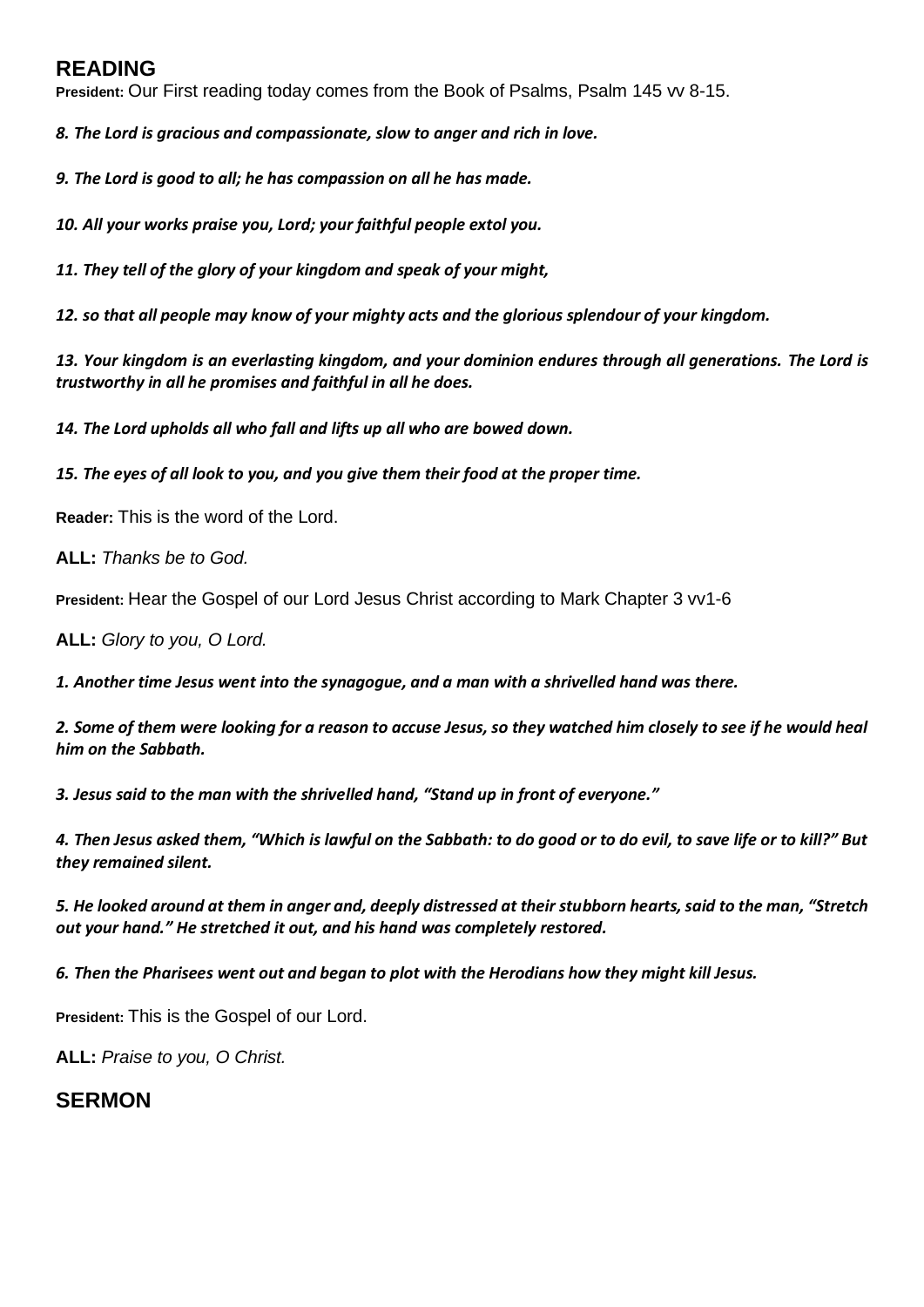# **THE CREED**

**President:** Now let us reaffirm our faith by saying together the words of The Creed.

**ALL** *I believe in one God, the Father almighty, maker of heaven and earth, and all that is seen and unseen.* 

*I believe in one Lord Jesus Christ, the only Son of God, eternally begotten of the Father, God from God, Light from Light, true God from true God, begotten, not made, of one Being with the Father; through him all things were made.* 

*For us and for our salvation he came down from heaven, was incarnate from the Holy Spirit and the Virgin Mary and was made man.* 

*For our sake he was crucified under Pontius Pilate; he suffered death and was buried. On the third day he rose again in accordance with the Scriptures; he ascended into heaven and is seated at the right hand of the Father.* 

*He will come again in glory to judge the living and the dead, and his kingdom will have no end.* 

*I believe in the Holy Spirit, the Lord, the giver of life, who proceeds from the Father and the Son, who with the Father and the Son is worshipped and glorified, who has spoken through the prophets.* 

*I believe in one holy catholic and apostolic Church.* 

*I acknowledge one baptism for the forgiveness of sins.* 

*I look for the resurrection of the dead, and the life of the world to come.* 

AMEN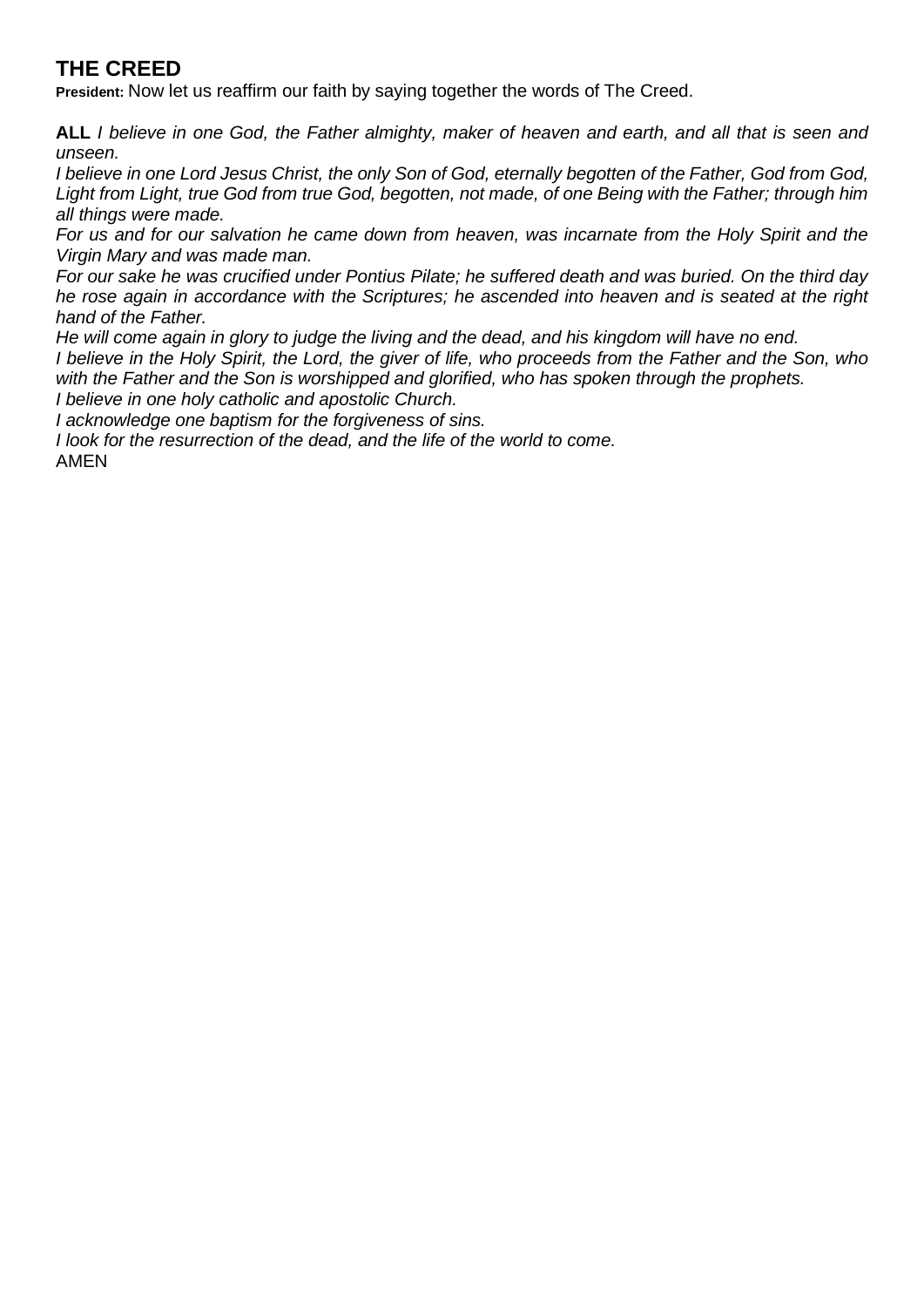## **PRAYERS AND INTERCESSIONS**

#### **We sit or kneel to pray**

**President:** Let us join in saying the words that Jesus himself taught us,

**ALL:** *Our Father which art in heaven, hallowed be thy name, thy kingdom come, thy will be done, in earth as it is in heaven. Give us this day our daily bread and forgive us our trespasses, as we forgive them that trespass against us. Lead us not into temptation but deliver us from evil. For thine is the kingdom, the power and the glory For ever and ever. AMEN.*

The bidding today is: **As you have called us:**  And the response *Lord, we come to you.*

Our loving God is here, attentive to his children. Let us pray to him now.

Father, on this day when we can open our doors and worship you here, we pray that your Church may always be open to receive your love;

keep us swept clear of pomposity, complacency or self-righteousness;

let us come humbly and simply into your presence and wait on you, knowing our dependence on you, and rejoicing in it.

We thank you for all the lessons we have learnt during these strange times in continuing to meet and praise you online, perhaps to realise that you are always with us whether we are in your house or as we pass the days of our life wherever we may be.

#### **As you have called us:**

**L***ord, we come to you.* 

God of healing and compassion, we thank you for the establishment of the National Health Service, and for the dedication of all who work in it: give skill, sympathy and resilience to all who care for the sick, and your wisdom to those engaged in medical research. Strengthen all in their vocation through your Spirit, that through their work many will be restored to health and strength;